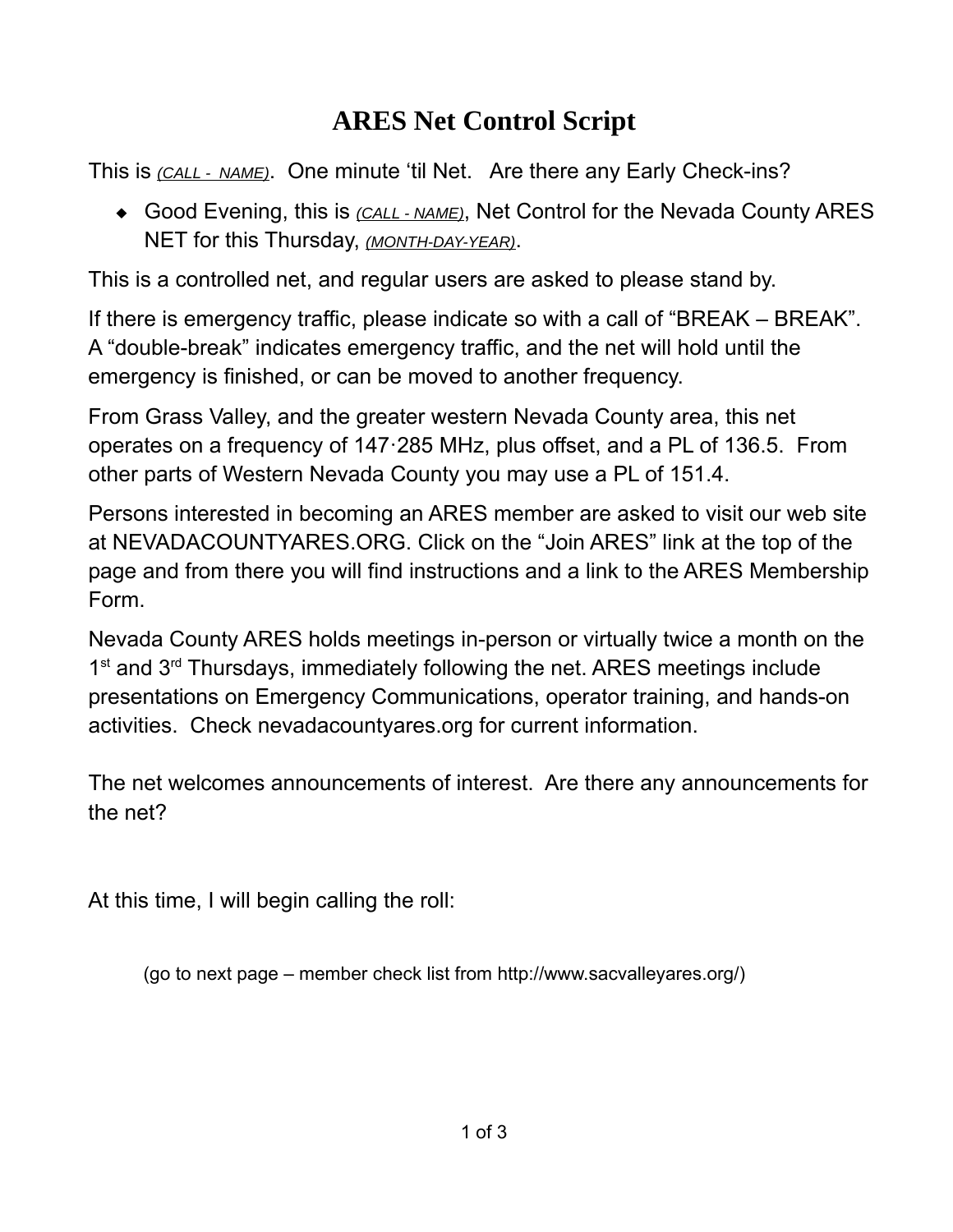## **Check Sheet for NEVADA ARES**

| <b>Call Sign</b> |                    | <b>Name</b>        | <b>Position</b> | <b>Notes</b> |
|------------------|--------------------|--------------------|-----------------|--------------|
|                  | N6ERL              | Mason, Peter       | EC              |              |
| $\Box$           | AI6MC              | McKitrick, Cal     | <b>AEC</b>      |              |
| $\Box$           | N6PVI              | Triolo, Mark       | <b>AEC</b>      |              |
| $\Box$           | AB6LI              | Everson, John      | Member          |              |
| $\Box$           | HO <sub>a</sub> LA | Twer, Martin       | Member          |              |
| $\Box$           | K6ACN              | Robichaud, Sean    | Member          |              |
| $\Box$           | K6LRL              | Latta, Larry       | Member          |              |
| $\Box$           | KB6FMZ             | Woldseth, Jan      | Member          |              |
| $\Box$           | <b>KE6FIQ</b>      | Hart, John         | Member          |              |
| $\Box$           | KF6DQU             | Pekarek, John      | Member          |              |
| $\Box$           | KI6FYI             | Philpott, Sandy    | Member          |              |
| $\Box$           | KI6UOV             | Miller, Richard    | Member          |              |
| $\Box$           | KJ6HMV             | Froehlich, Owen    | Member          |              |
| $\Box$           | <b>KK6CUG</b>      | Wagner, Jeff       | Member          |              |
| $\Box$           | KM6DVT             | Barre, Jim         | Member          |              |
| $\Box$           | KN6MMK             | Mazer, Drew        | Member          |              |
| $\Box$           | KN6PKE             | Stranahan, Jerrod  | Member          |              |
| $\Box$           | KN6TCE             | Peeters, Mathieu   | Member          |              |
| $\Box$           | KW6DEF             | Souza, Joby        | Member          |              |
| $\Box$           | KZ6B               | James, Alan        | Member          |              |
| $\Box$           | N6ZPO              | De Negri, Robin    | Member          |              |
| $\Box$           | W6DLO              | DeLaOssa, Jeremiah | Member          |              |
|                  | WA6NHN             | Tardif, Henry      | Member          |              |
|                  | WA9QJR             | Kavenik, Frank     | Member          |              |
|                  |                    |                    |                 |              |

[Return to the EC Menu](http://www.sacvalleyares.org/Members/index.asp#ECOptions)